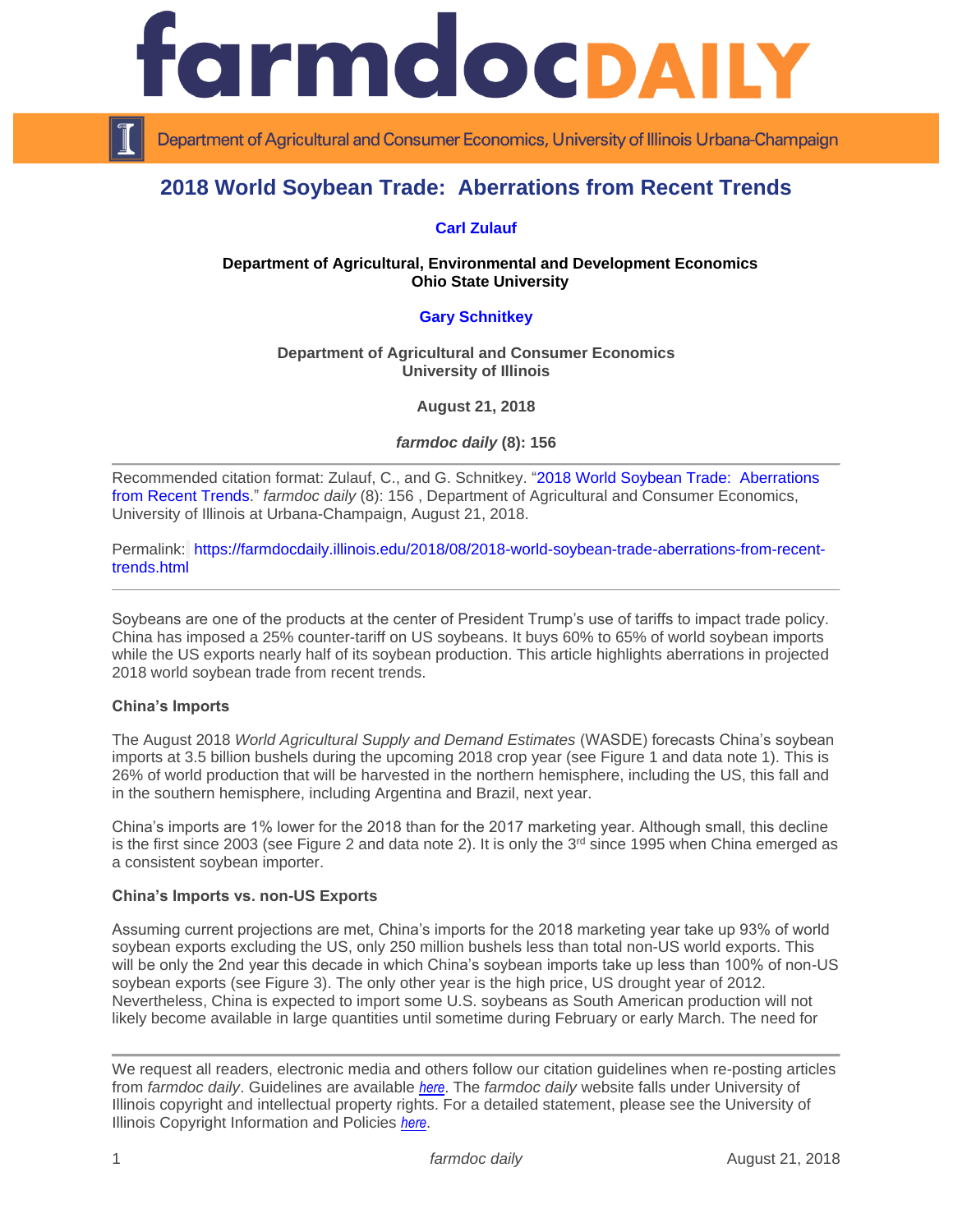these bridge imports in part reflects Argentina's drought-reduced production harvested earlier this year, which is currently forecast to be 661 million bushels lower than for its prior crop.



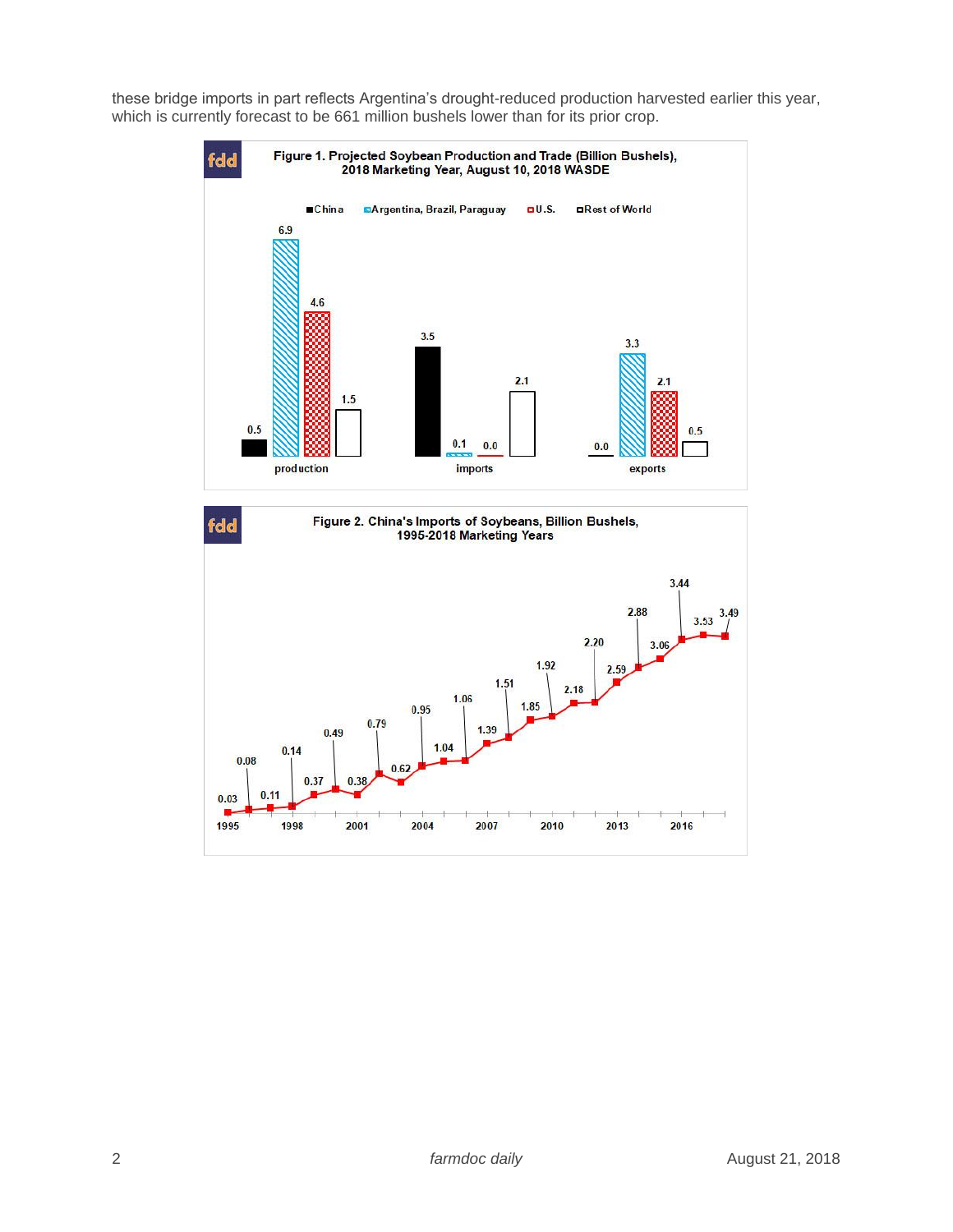

## **China's Imports vs. Imports by Rest-of-World (ROW)**

Assuming current projections are met, 2018 will be the first year since China emerged as a consistent importer in which the 5-year average growth rate in soybean imports will be lower for China than for ROW (see Figure 4 and data note 3). After a long slow downtrend due in part to ever larger imports (it is easier to grow faster when a variable is small in size), China's growth rate had plateaued at 10% until the 2018 projected decline. In contrast, rate of growth in soybean imports by ROW has been increasing since 2011.



## **Summary Observations**

- Assuming current WASDE projections for the 2018 marketing year are met, several aberrations from recent world soybeans trends will occur.
- An important question is, "Are these aberrations largely the result of the tariff conflict or do they signal a strategic pivot point?" Often unusual events become the proximate cause of a pivot point that has been building for some time. The answer is very important for US soybeans in particular and for US agriculture in general.